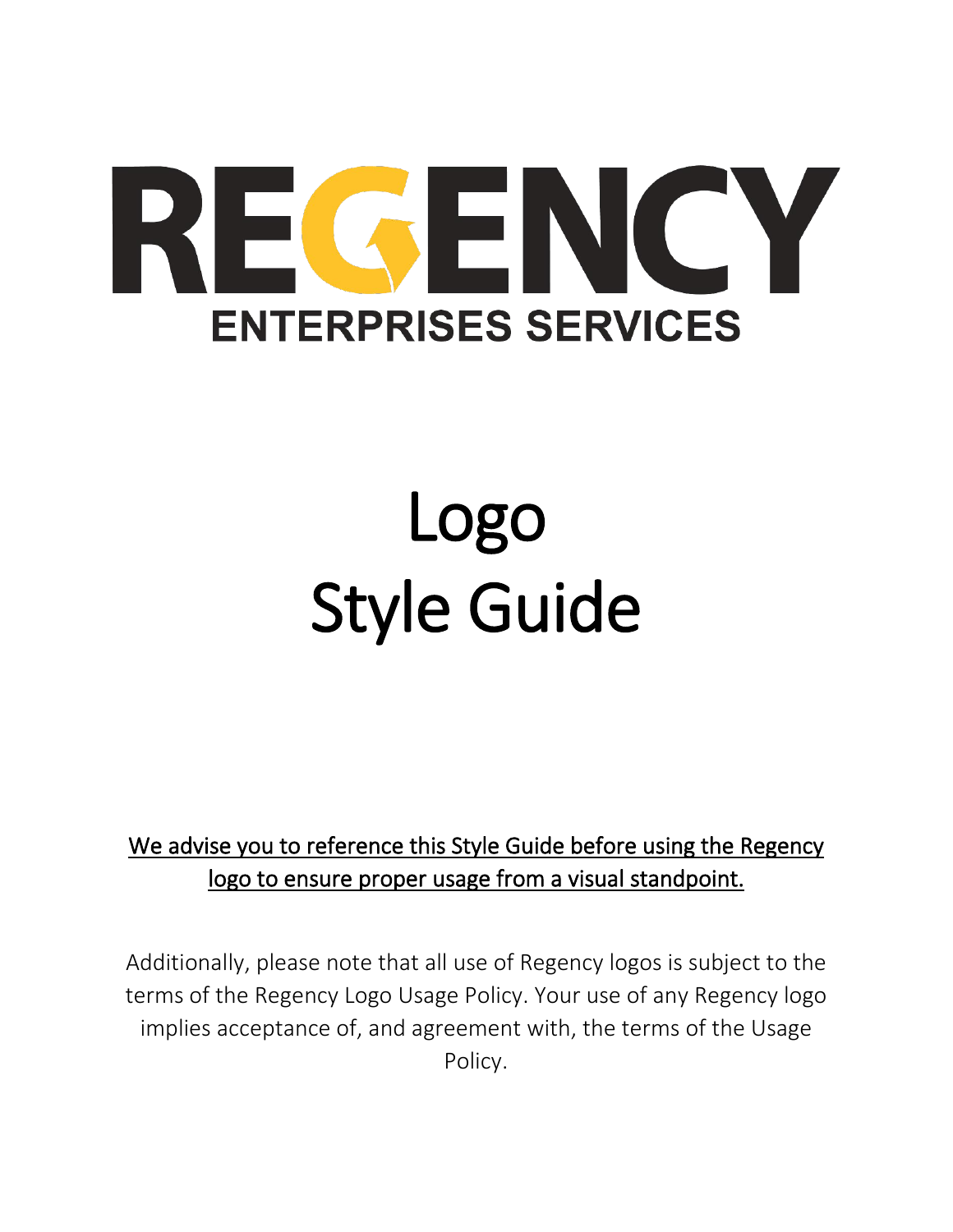### Color Palette

Our core colors are "Regency yellow," "white," and "black" as defined below.

#### Color Guide – Yellow ("Regency Yellow"): **PANTONE 123 C**

**Hex: #fec329**

**RGB (254,195,41)**





**PANTONE Neutral Black C**

**Hex: #272324**

**RGB (39,35,36)**



Color Guide – White:

**Hex: #FFFFFF**

**RGB (255,255,255)**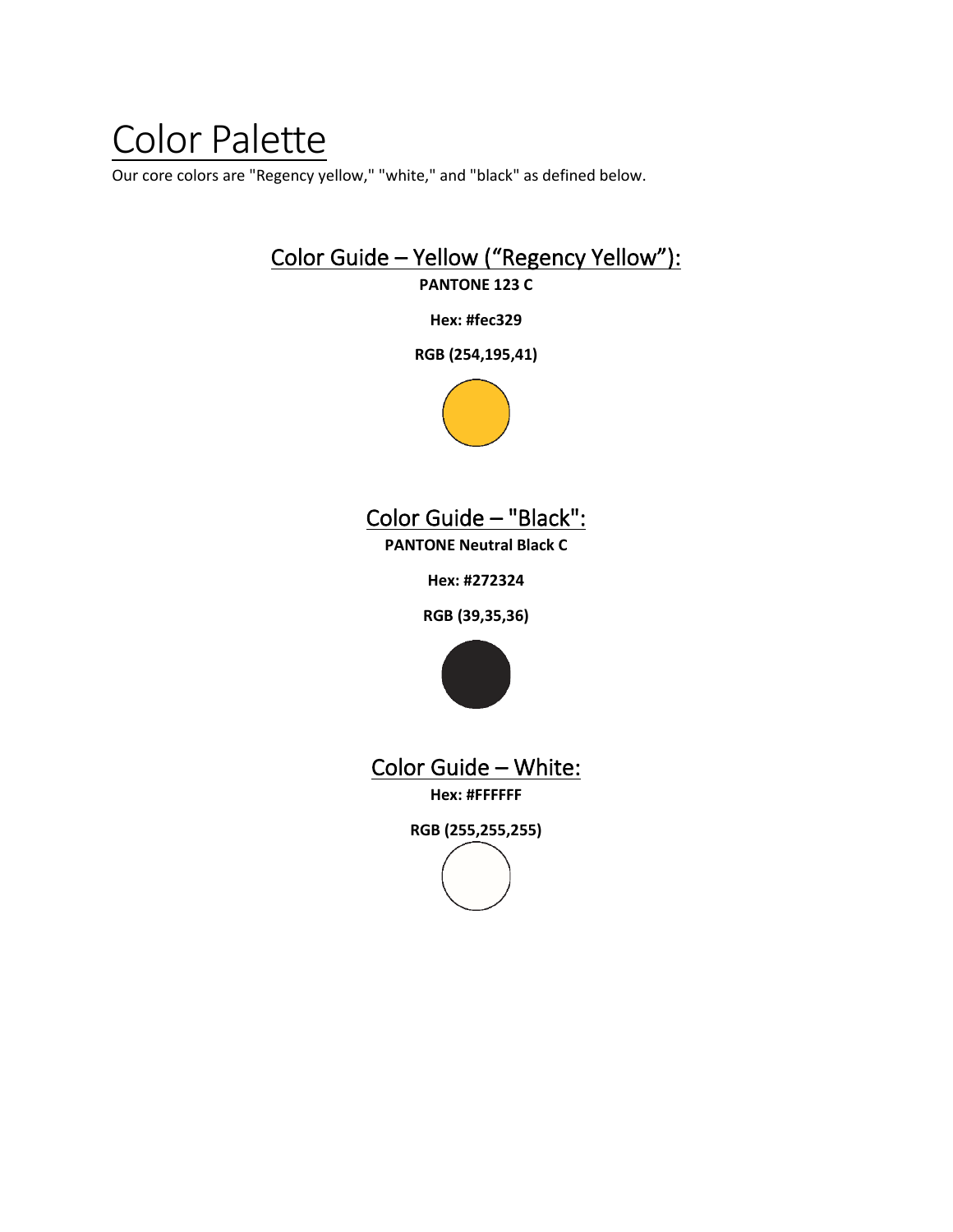## Standard and Reversed Logos

Our standard logo is our "black" logo and the only acceptable alternative is our reversed "white" logo as approved here. We advise the use of the "black" logo on white or light backgrounds and advise the use of our "white" logo on black or other dark backgrounds where use of our standard logo is not visually defined.

See "Standard and Reversed Logo Usage Examples" below in the next section.

Standard

Without tagline:

## GEN  $\overline{\mathbf{C}}$ Y **ENTERPRISES SERVICES**

With tagline:

- Logo 1 Tagline with yellow
- Logo 2 Tagline with yellow and drop shadow
- Logo 3 Tagline without yellow and without drop shadow



*1 Tagline with yellow*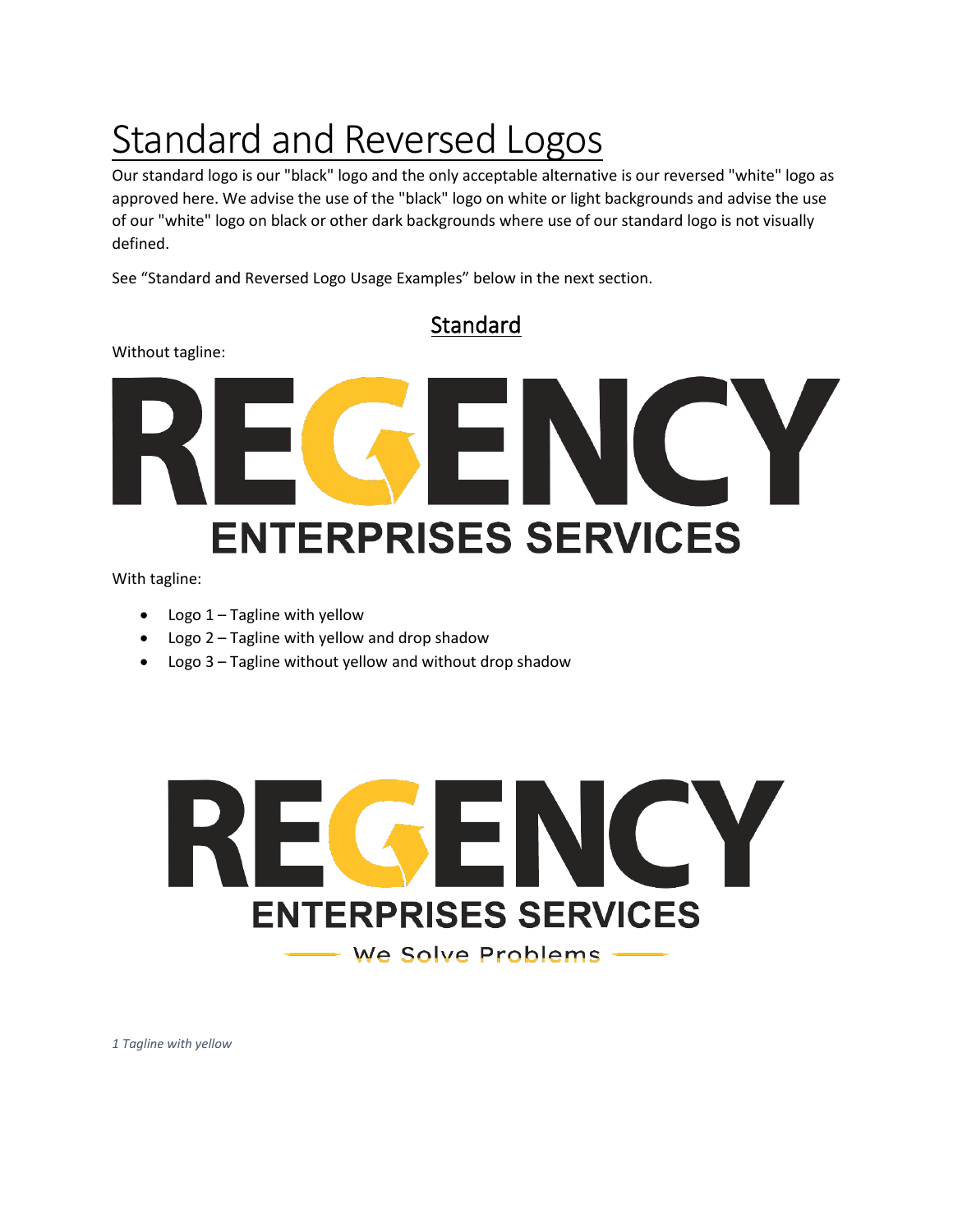

We Solve Problems

*Tagline with yellow and drop shadow*



*Tagline without yellow and without drop shadow*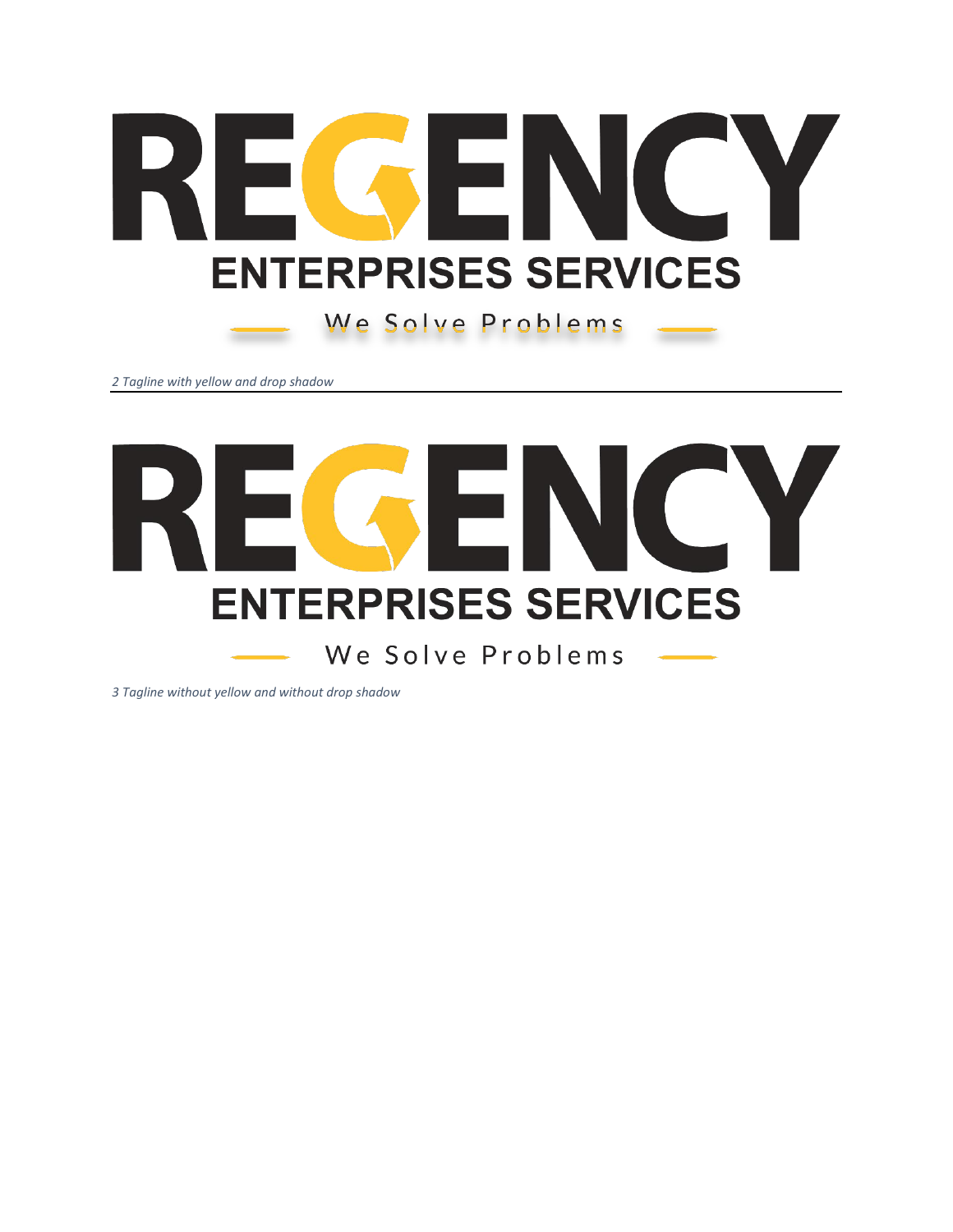

Without tagline:

# **ENTERPRISES SERVICES**

With tagline:

- Logo 1 Tagline (shown)
- Logo 2 Tagline with drop shadow